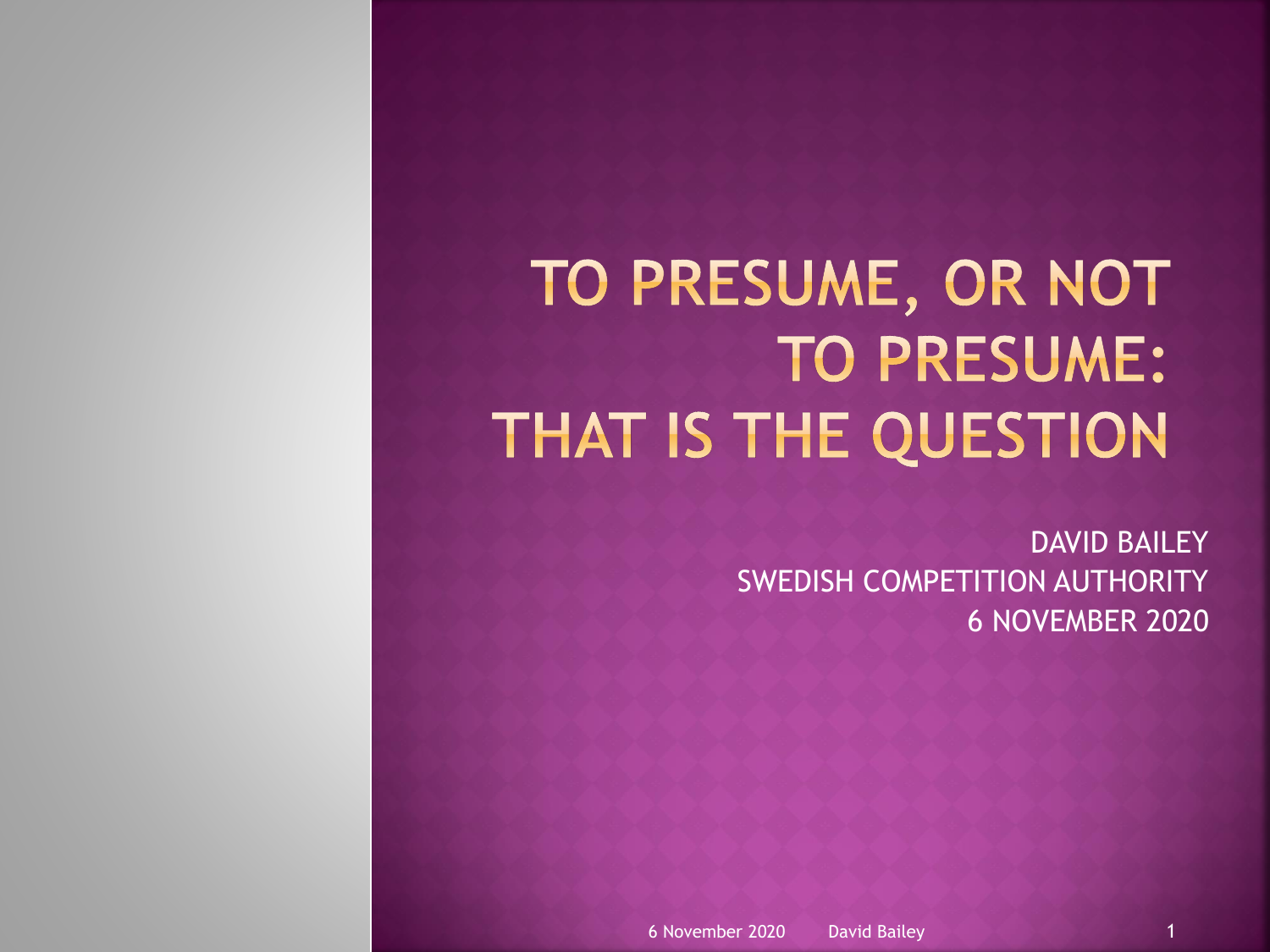## THE ROLE OF PRESUMPTIONS OUTLINE OF PRESENTION ISSUE 1: WHAT IS A PRESUMPTION?

#### ISSUE 2: WHEN IS IT APPROPRIATE TO USE PRESUMPTIONS?

**OISSUE 3: WHEN IS IT INAPPROPRIATE TO** USE PRESUMPTIONS?

**◎ ISSUE 4: HOW CAN PRESUMPTIONS** CHANGE OVER TIME?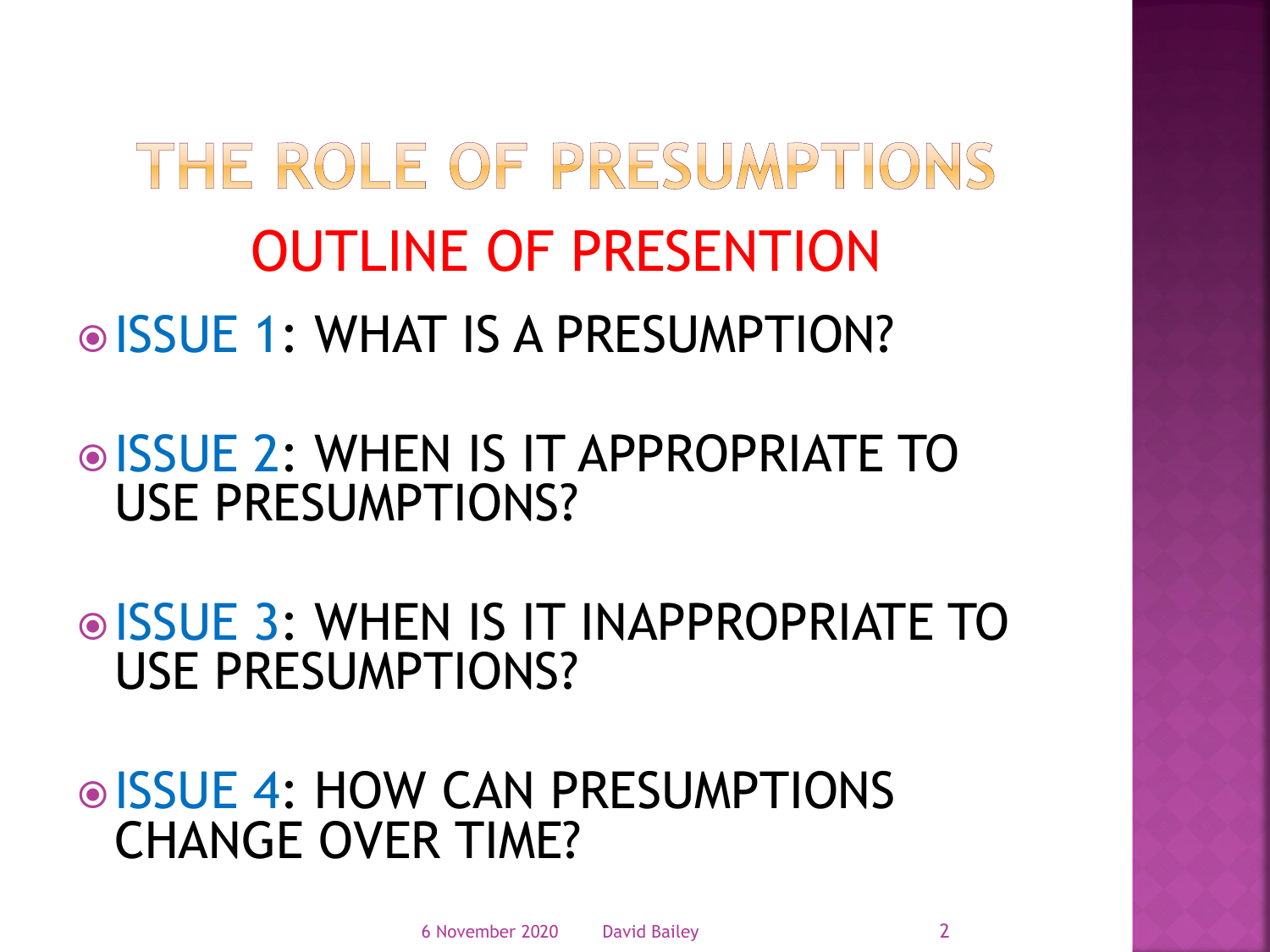## THE ROLE OF PRESUMPTIONS ISSUE 1: WHAT IS A PRESUMPTION?

- A PRESUMPTION DEEMS SOMETHING TO BE TRUE BECAUSE IT IS INHERENTLY LIKELY
- PRESUMPTIONS CAN BE CREATED BY LEGISLATION, GUIDELINES OR JUDGES
- PRESUMPTIONS CAN BE ADMINISTRATIVE, PROCEDURAL, FACTUAL OR LEGAL
- PRESUMPTIONS CAN BE CONCLUSIVE OR REBUTTABLE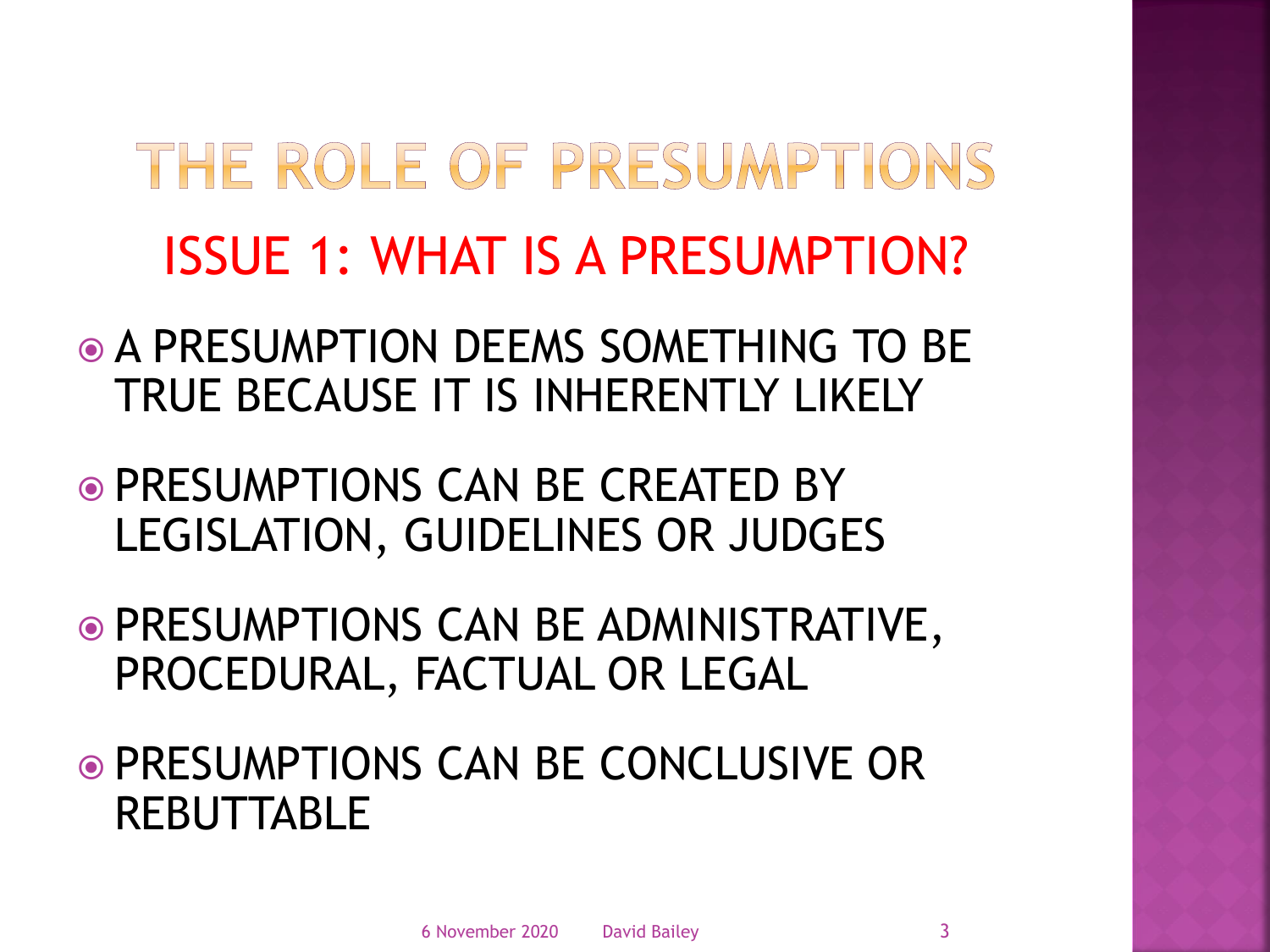# THE ROLE OF PRESUMPTIONS ISSUE 1: WHAT IS A PRESUMPTION?

HOW DOES A PRESUMPTION DIFFER FROM:

- **AN ASSUMPTION?**
- **AN ASSERTION?**
- **A** 'PER SE' RULE?
- **A BLOCK EXEMPTION?**
- **COMMON SENSE?**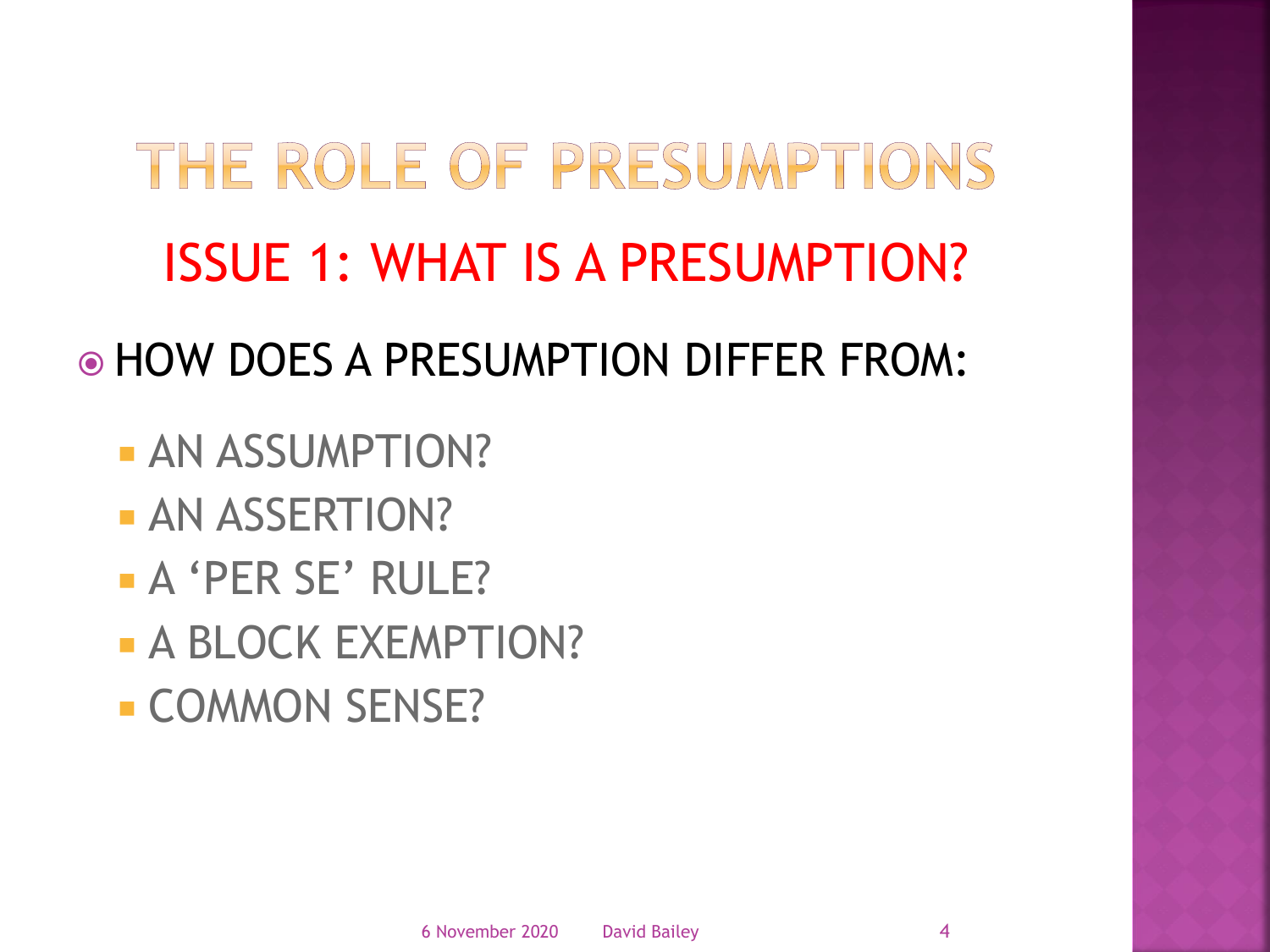#### ISSUE 2: WHEN IS IT APPROPRIATE TO USE PRESUMPTIONS?

- $\odot$  #1: WHEN THE PRESUMPTION REFLECTS AN INFERENCE THAT CAN NORMALLY BE DRAWN FROM THE EVIDENCE
	- **DOMINANCE INFERRED FROM HIGH MARKET** SHARES: *HOFFMANN-LA ROCHE*, 1979, PARA 41
	- **SALES BELOW AVERAGE VARIABLE COSTS ARE** PRESUMED TO BE ABUSIVE: *AKZO*, 1991, PARA 71
	- PARTICIPATE IN A CARTEL IF FIRM ATTENDS A MEETING WITH AN ANTI-COMPETITIVE AIM: *AALBORG PORTLAND*, 2000, PARA 81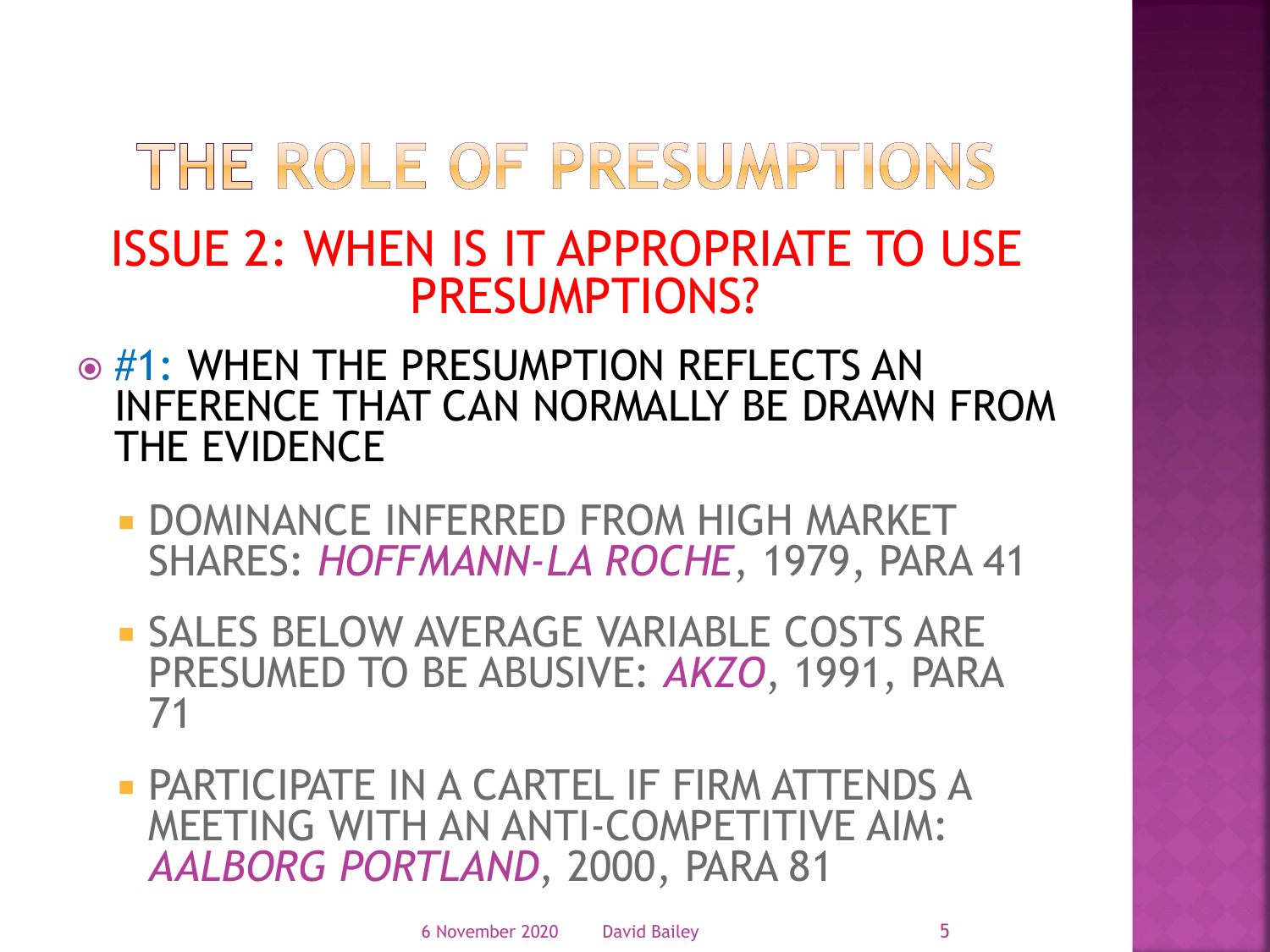#### ISSUE 2: WHEN IS IT APPROPRIATE TO USE PRESUMPTIONS?

**◎#2: WHEN THE PRESUMPTION REFLECTS** THE LESSONS FROM EXPERIENCE AND MAINSTREAM ECONOMICS:

**- RESTRICTION OF COMPETITION BY OBJECT:** EUROPEAN COMMISSION'S ARTICLE 101(3) GUIDELINES, PARA 21

 PARENTAL LIABILITY: *GOLDMAN SACHS*, 2014, PARAS 44, 46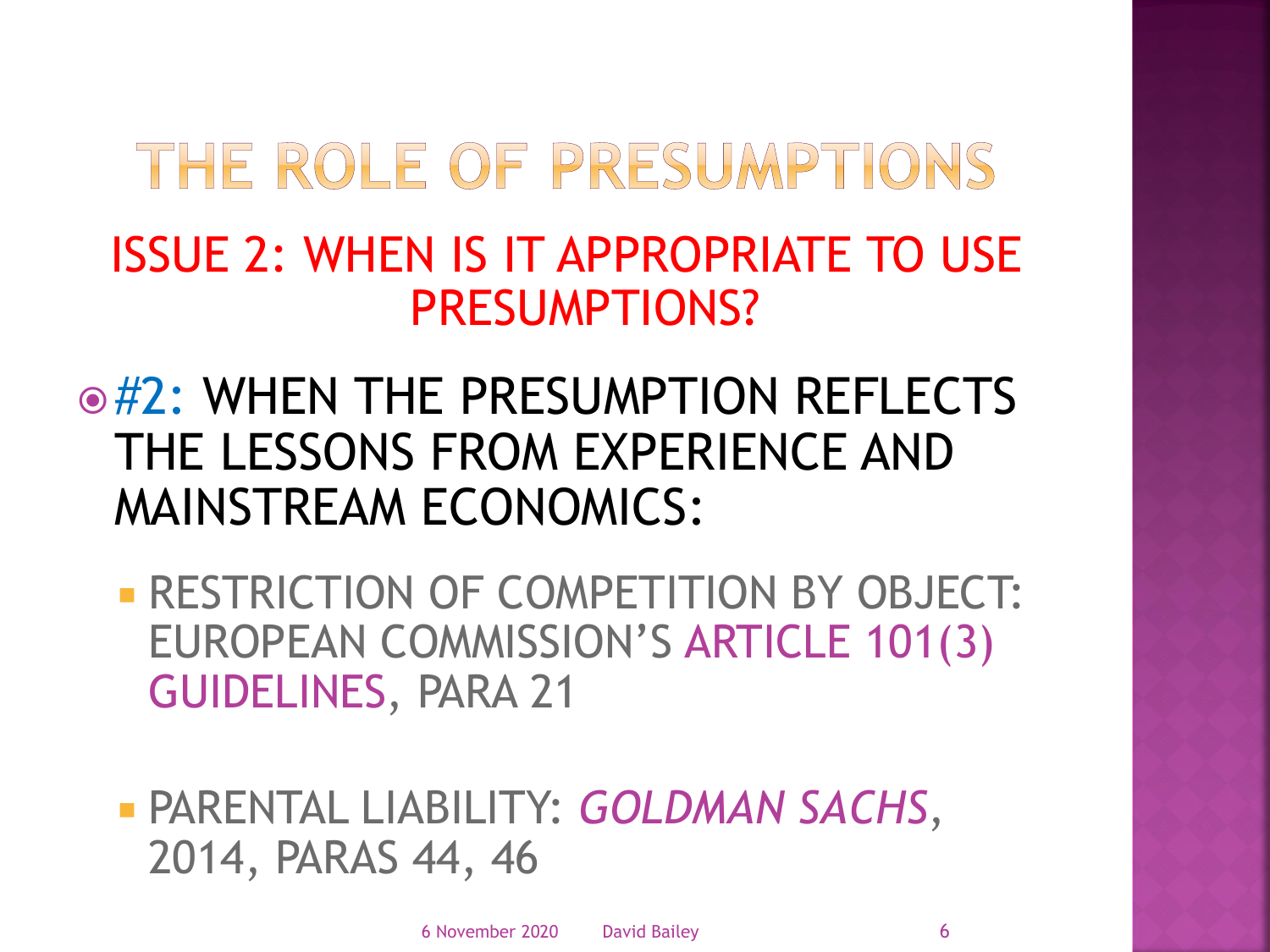#### ISSUE 2: WHEN IS IT APPROPRIATE TO USE PRESUMPTIONS?

#### $\odot$ #3: WHEN THE PRESUMPTION IS BASED ON A "REVEALED PREFERENCE"; EG:

**- "PAY FOR DELAY" AGREEMENTS BETWEEN** COMPETITORS: *GENERICS*, 2020, PARA 87

**EXCHANGES OF COMMERCIALLY SENSITIVE** INFORMATION BETWEEN COMPETITORS: *DOLE*, 2015, PARA 134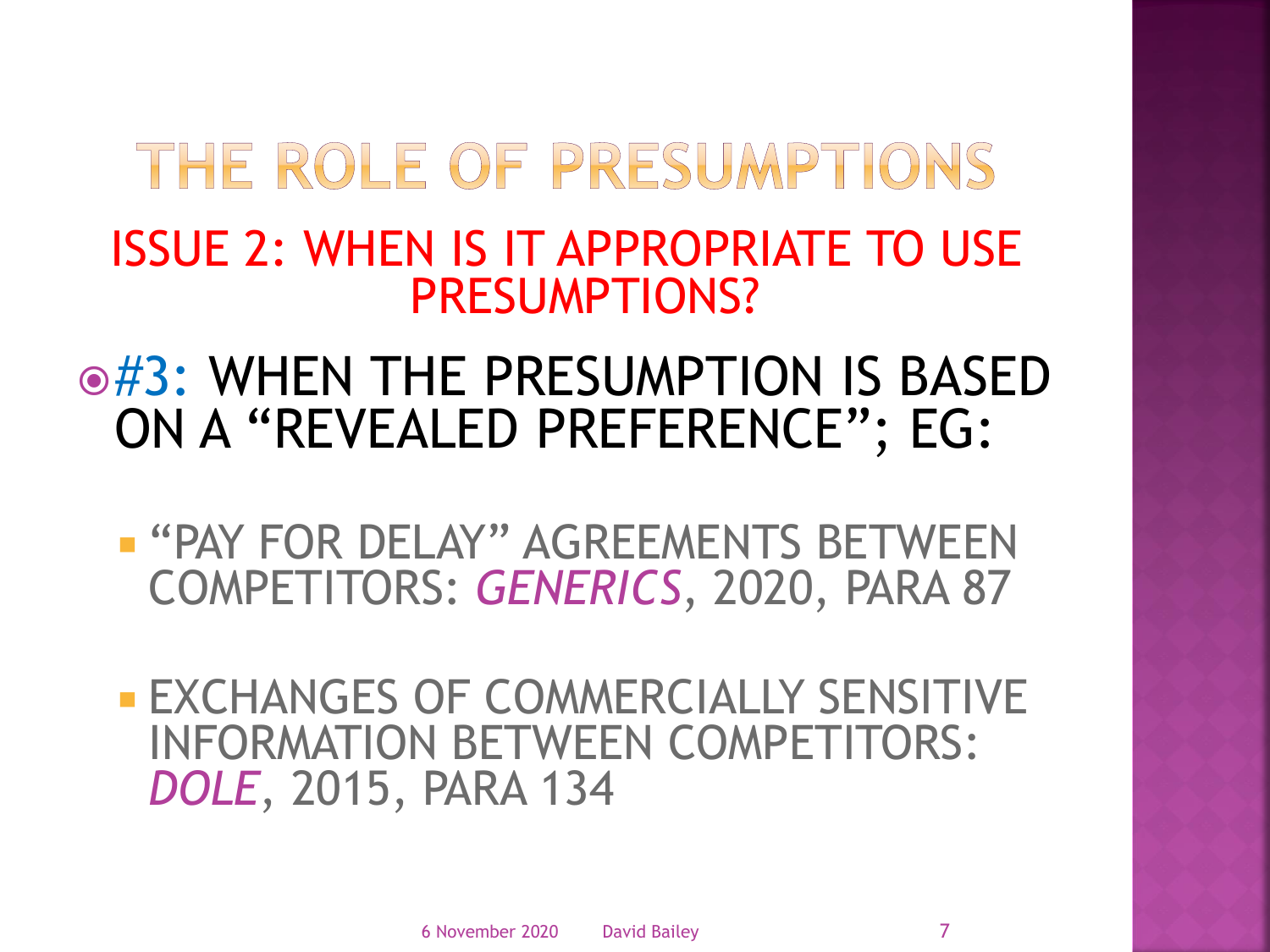### ISSUE 3:WHEN IS IT INAPPROPRIATE TO USE PRESUMPTIONS?

- $\odot$  #1: WHEN IT IS NOT POSSIBLE TO MAKE A RELIABLE INFERENCE FROM A GIVEN SET OF FACTS
	- **NO INFERENCE OF MARKET POWER BY** EXCEEDING MARKET SHARE THRESHOLDS: PARA 21 OF HORIZONTAL MERGER GUIDELINES
	- **MERE EFFECT OF REDUCING COMPETITIVE** PRESSURE ON THE REMAINING COMPETITORS: *CK TELECOMS*, 2020, PARA 97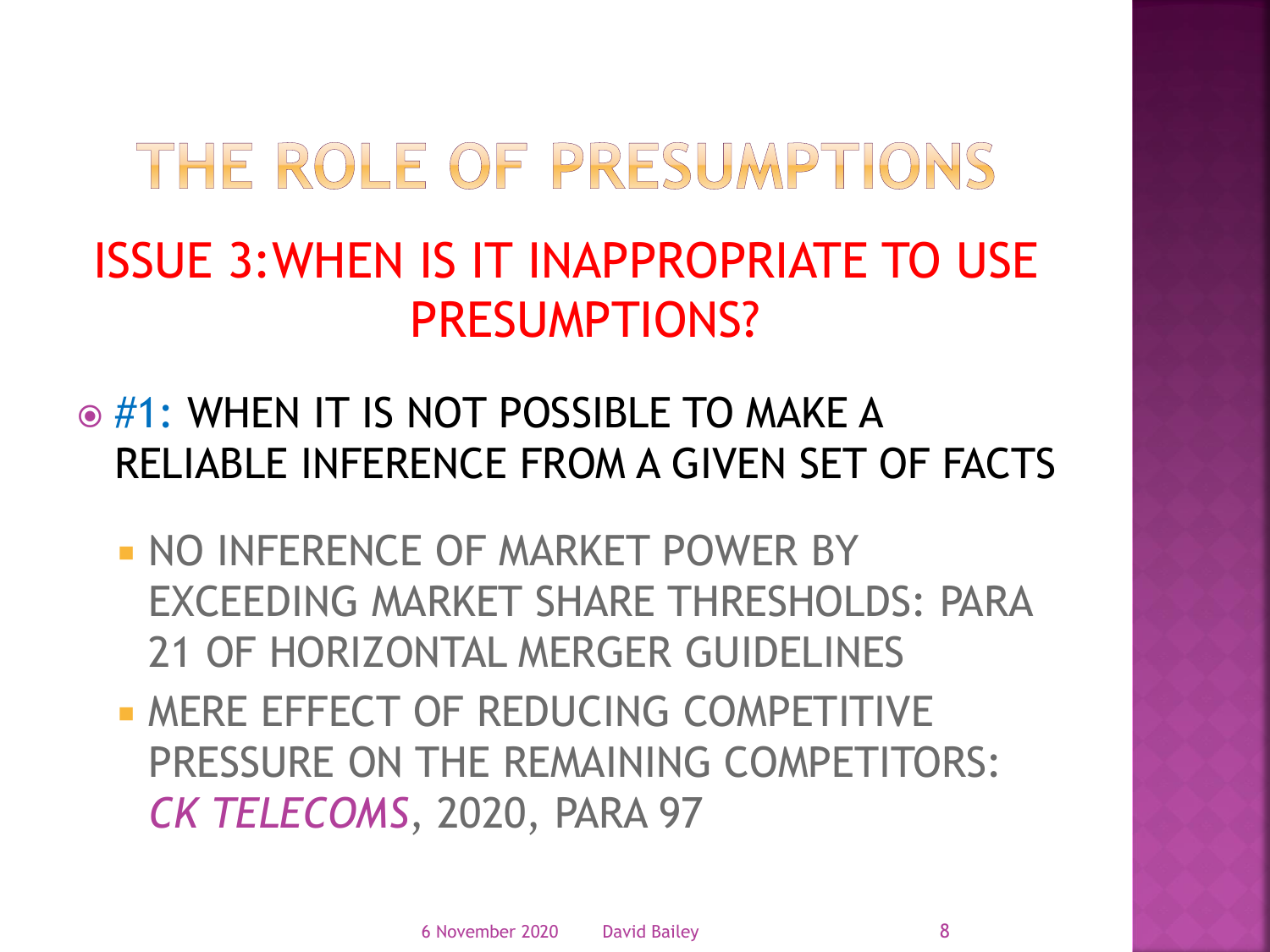### ISSUE 3:WHEN IS IT INAPPROPRIATE TO USE PRESUMPTIONS?

- $\odot$  #2: WHEN IT IS THOUGHT TO BE NECESSARY AND/OR DESIRABLE TO PROVE ACTUAL OR LIKELY HARM TO THE COMPETITIVE PROCESS
	- **FORECLOSURE EFFECTS OF TYING WMP WITH** WINDOWS: *MICROSOFT*, 2004, PARA 841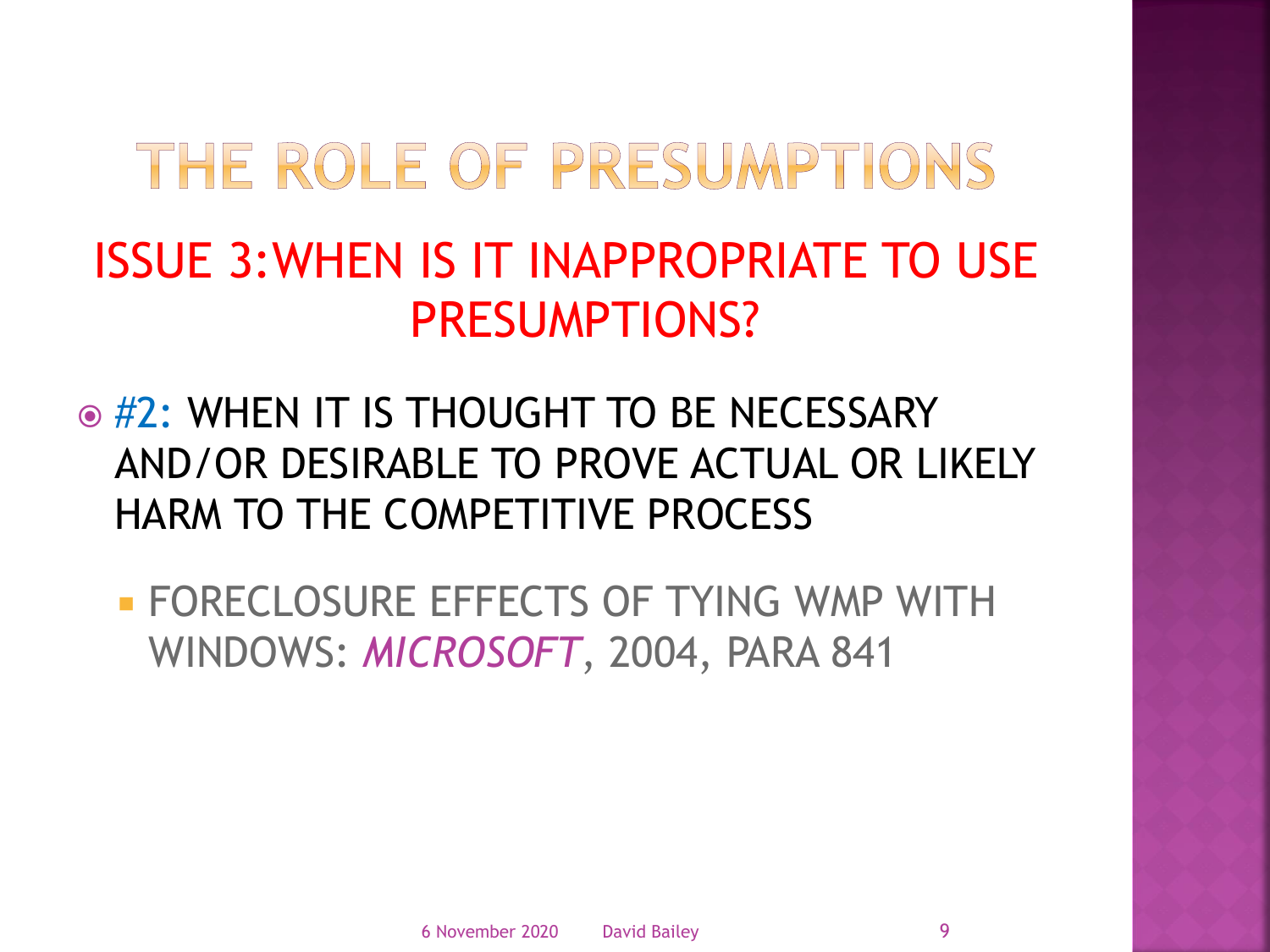#### ISSUE 3:WHEN IS IT INAPPROPRIATE TO USE PRESUMPTIONS?

- **◎ #3: IRREBUTABLE PRESUMPTIONS SHOULD** GENERALLY BE AVOIDED
	- THE STRICT APPROACH IN *HOFFMANN-LA ROCHE* TOWARDS EXCLUSIVITY REBATES FELT LIKE A PER SE RULE
	- **THAT STRICT APPROACH WAS JETTISONED BY** THE 'CLARIFICATION' IN *INTEL*, 2017, PARA 138
	- THE NEW APPROACH HAS SINCE BEEN APPLIED IN EG *QUALCOMM*, 2018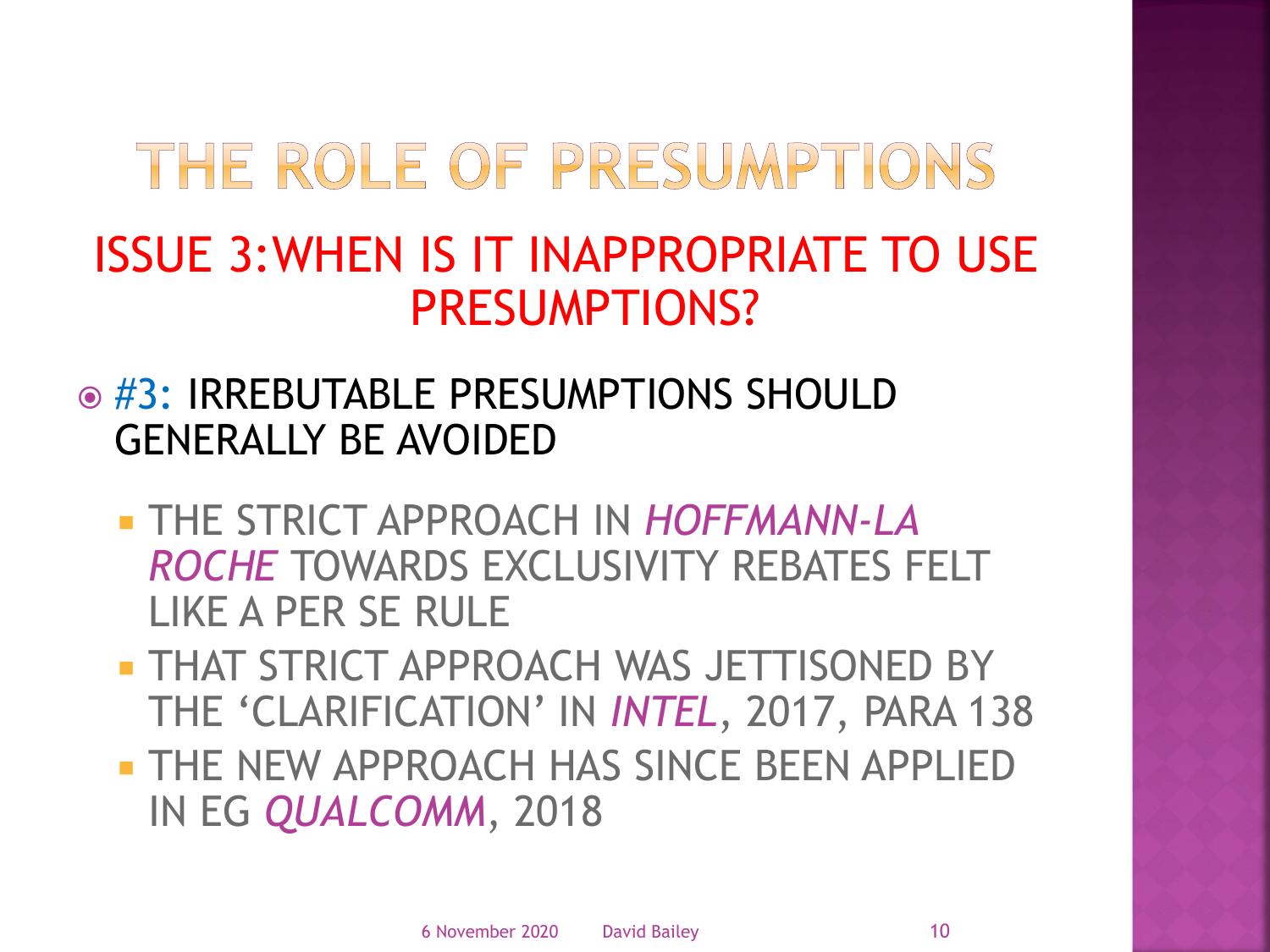## THE ROLE OF PRESUMPTIONS ISSUE 4: HOW CAN PRESUMPTIONS CHANGE?

- PRESUMPTIONS MAY BE EXTENDED TO NEW SCENARIOS: EG CONCEPT OF PUBLIC DISTANCING IN *ETURAS*, 2016
- PRESUMPTIONS MAY BE REFINED TO REFLECT NEW THINKING: EG MARKET SHARES AS A "USEFUL FIRST INDICATION" IN THE HORIZONTAL MERGER GUIDELINES, 2004, PARA 13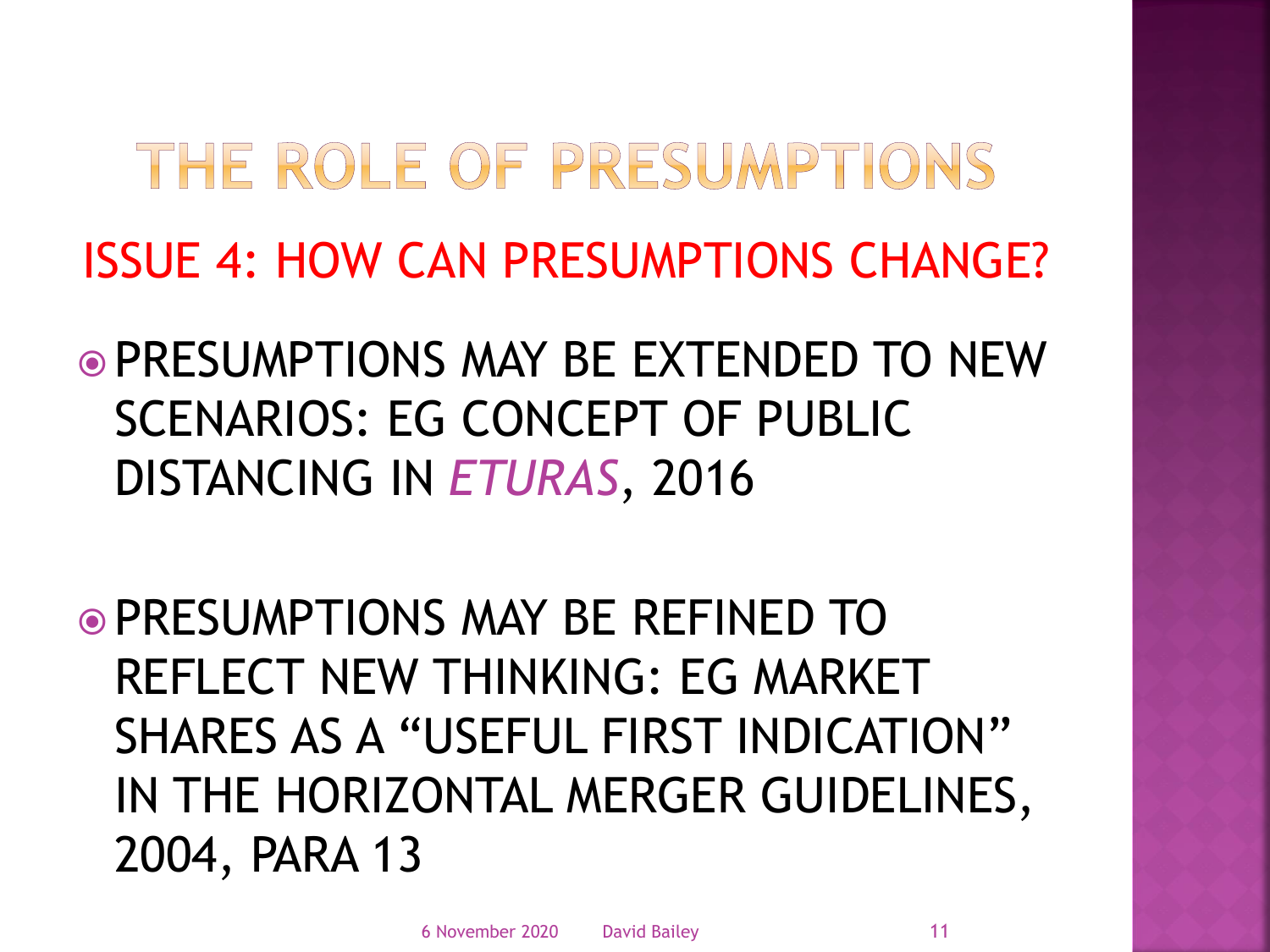# THE ROLE OF PRESUMPTIONS ISSUE 4: CAN NEW PRESUMPTIONS BE BORN? YES, THEY CAN:

 *EXPEDIA*, 2012, PARA 37: OBJECT RESTRICTIONS ARE PRESUMED TO BE APPRECIABLE

 *GENERICS*, 2020, PARA 93: TRANSFERS OF VALUE ARE SUFFICIENTLY LARGE TO ENCOURAGE A MANUFACTURER OF GENERIC MEDICINES NOT TO ENTER THE MARKET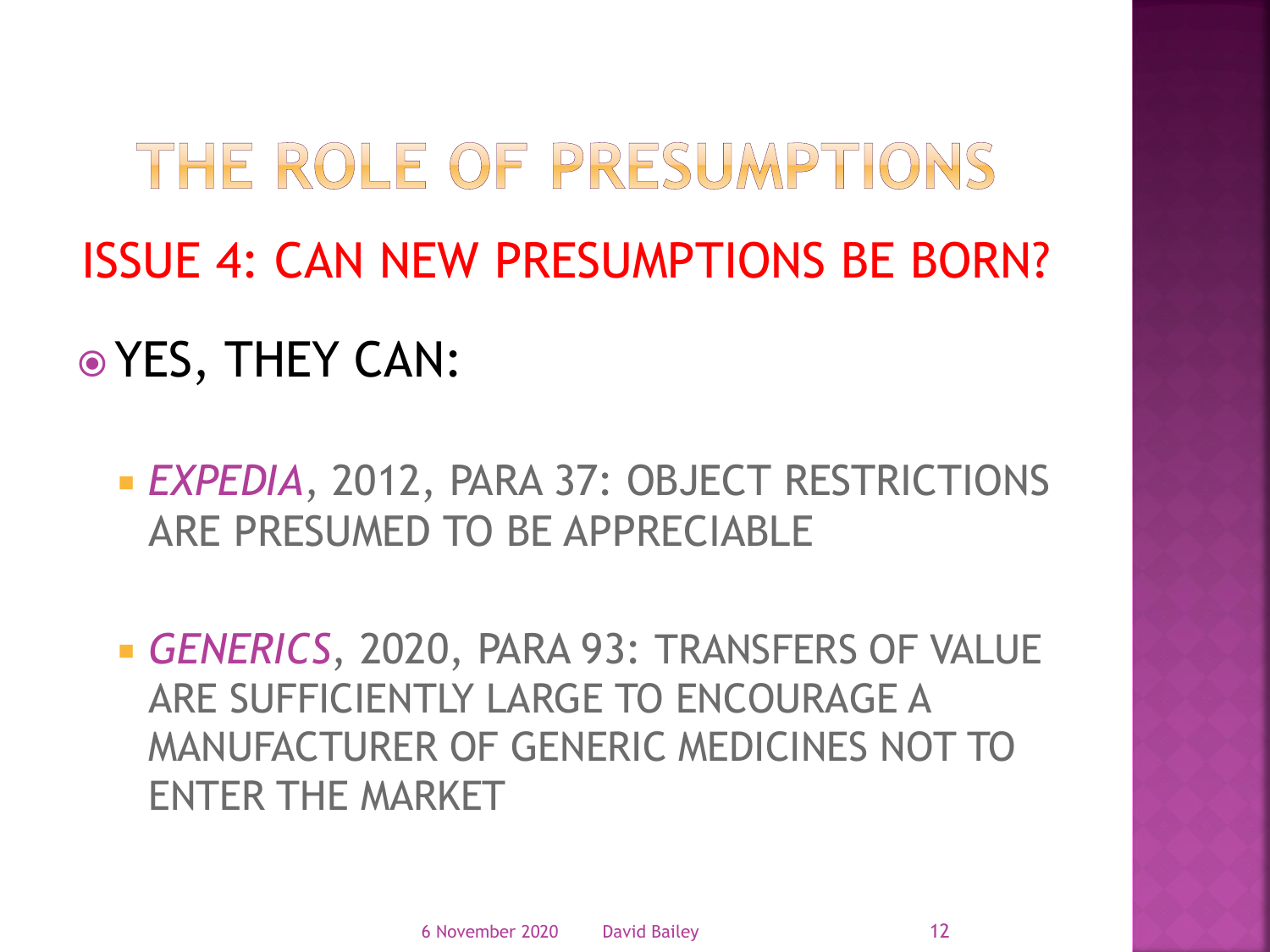# THE ROLE OF PRESUMPTIONS **CONCLUSION**

 THE PROS OF PRESUMPTIONS ARE ADMINISTRABILITY, A DEGREE OF LEGAL CERTAINTY, LOWER ENFORCEMENT COSTS, ALL GROUNDED IN FACTS OR EXPERIENCE

 THE CONS OF PRESUMPTIONS ARE REDUCED ACCURACY IN A PARTICULAR CASE AND A RISK OF FALSE POSITIVES IF THEY DO NOT HAVE EMPIRICAL SUPPORT